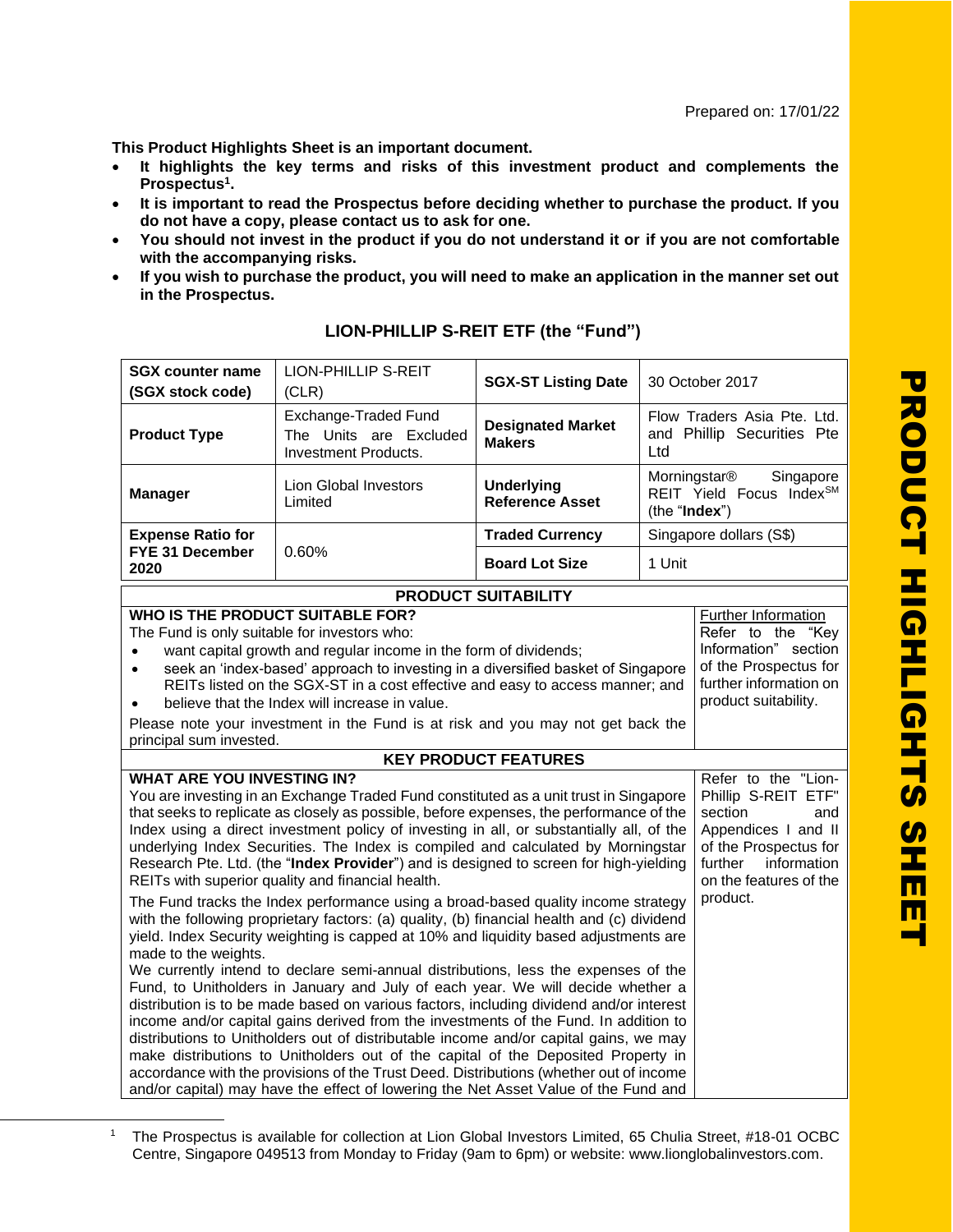| this will be reflected in the redemption value of the Units. Moreover, distributions out<br>of capital may amount to a reduction of a Unitholder's original investment. Unitholders<br>redeeming their Units may therefore receive an amount less than their initial<br>investment. Such distributions may also result in reduced future returns to Unitholders.<br>Distributions are not guaranteed and are subject at all times to our discretion.<br>Notwithstanding the foregoing provisions, so long as the Fund is accorded tax<br>transparency treatment by IRAS in respect of distributions received by the Fund from |                                                                                              |  |
|-------------------------------------------------------------------------------------------------------------------------------------------------------------------------------------------------------------------------------------------------------------------------------------------------------------------------------------------------------------------------------------------------------------------------------------------------------------------------------------------------------------------------------------------------------------------------------------------------------------------------------|----------------------------------------------------------------------------------------------|--|
| S-REITs out of specified income derived by the S-REITs, we shall comply with the Tax<br>Guide and distribute all distributions from S-REITs (net of expenses) derived by the<br>Fund for any distribution period (not exceeding 6 months) to Unitholders by the next<br>distribution period.                                                                                                                                                                                                                                                                                                                                  |                                                                                              |  |
| The Units of the Fund are Excluded Investment Products (as defined under the Notice<br>on the Sale of Investment Products, the Notice on Recommendations on Investment<br>Products or the Securities and Futures (Capital Markets Products) Regulations                                                                                                                                                                                                                                                                                                                                                                       |                                                                                              |  |
| 2018, as may be amended from time to time).                                                                                                                                                                                                                                                                                                                                                                                                                                                                                                                                                                                   |                                                                                              |  |
| <b>Investment Strategy</b>                                                                                                                                                                                                                                                                                                                                                                                                                                                                                                                                                                                                    |                                                                                              |  |
| We will employ a "passive management" or indexing investment approach designed<br>to track the performance of the Index. We will seek to achieve the Fund's investment<br>objective by investing all or substantially all of the Fund's assets in Index Securities in<br>substantially the same weightings as reflected in the Index.                                                                                                                                                                                                                                                                                         | Refer<br>the<br>to<br>"Investment Policy of<br>the Fund" section of<br>the Prospectus for    |  |
| In managing the Fund, we currently adopt a direct Replication Strategy but may also<br>adopt a Representative Sampling Strategy.                                                                                                                                                                                                                                                                                                                                                                                                                                                                                              | further information on<br>the investment policy<br>of the Fund.                              |  |
| <b>Replication Strategy</b><br>Using a Replication Strategy, the Fund will invest in substantially all the Index<br>Securities in substantially the same weightings (i.e. proportions) as the Index.                                                                                                                                                                                                                                                                                                                                                                                                                          |                                                                                              |  |
| <b>Representative Sampling Strategy</b><br>Using a Representative Sampling Strategy, the Fund will hold a representative sample<br>of a portfolio of Securities selected by us using quantitative analytical models in a<br>technique known as "portfolio sampling". Where a representative sampling strategy is<br>employed, Securities that are not constituents of the Index may be held by the Fund.<br>Such Securities will be expected to have a high level of correlation or a similar<br>valuation or market capitalisation as the relevant Index Securities.                                                         |                                                                                              |  |
| We will seek to construct the portfolio of the Fund so that, in the aggregate, its<br>capitalisation, industry and fundamental investment characteristics perform like those<br>of the Index.                                                                                                                                                                                                                                                                                                                                                                                                                                 |                                                                                              |  |
| Index Rebalancing                                                                                                                                                                                                                                                                                                                                                                                                                                                                                                                                                                                                             |                                                                                              |  |
| You should be aware that the constituent Index Securities and their respective                                                                                                                                                                                                                                                                                                                                                                                                                                                                                                                                                |                                                                                              |  |
| weightings within the Index will be reviewed and rebalanced semi-annually after the<br>close of business on the Rebalancing Reference Dates.                                                                                                                                                                                                                                                                                                                                                                                                                                                                                  |                                                                                              |  |
| <b>Parties Involved</b>                                                                                                                                                                                                                                                                                                                                                                                                                                                                                                                                                                                                       |                                                                                              |  |
| WHO ARE YOU INVESTING WITH?                                                                                                                                                                                                                                                                                                                                                                                                                                                                                                                                                                                                   | Refer to the<br>"Key                                                                         |  |
| The Manager is Lion Global Investors Limited.                                                                                                                                                                                                                                                                                                                                                                                                                                                                                                                                                                                 | Information",<br>"Management<br>and                                                          |  |
| The Sub-Manager is Phillip Capital Management (S) Ltd.<br>٠<br>The Trustee is HSBC Institutional Trust Services (Singapore) Limited.<br>٠                                                                                                                                                                                                                                                                                                                                                                                                                                                                                     | Administration"<br>and                                                                       |  |
| The Custodian is The Hongkong and Shanghai Banking Corporation Limited.<br>٠                                                                                                                                                                                                                                                                                                                                                                                                                                                                                                                                                  | "Miscellaneous                                                                               |  |
| The Fund Administration Agent is HSBC Institutional Trust Services (Singapore)                                                                                                                                                                                                                                                                                                                                                                                                                                                                                                                                                | Information" sections                                                                        |  |
| Limited.                                                                                                                                                                                                                                                                                                                                                                                                                                                                                                                                                                                                                      | of the Prospectus for<br>information<br>further                                              |  |
| The Registrar is HSBC Institutional Trust Services (Singapore) Limited.<br>٠                                                                                                                                                                                                                                                                                                                                                                                                                                                                                                                                                  | on the<br>role<br>and                                                                        |  |
| You may purchase or sell Units either through Participating Dealers or through the<br>SGX-ST. All purchases or sales of Units through the Participating Dealers must be in<br>Application Unit size of 50,000 Units or such higher number of Units in multiples of<br>1,000 Units and are subject to such terms and conditions as may be imposed by the<br>relevant Participating Dealer.                                                                                                                                                                                                                                     | responsibilities<br>οf<br>these entities<br>and<br>what happens if they<br>become insolvent. |  |
| <b>KEY RISKS</b>                                                                                                                                                                                                                                                                                                                                                                                                                                                                                                                                                                                                              |                                                                                              |  |
| WHAT ARE THE KEY RISKS OF THIS INVESTMENT?<br>The value of the product and its dividends or coupons may rise or fall. These                                                                                                                                                                                                                                                                                                                                                                                                                                                                                                   | Refer to the "Risk"<br>Factors" section of                                                   |  |
| risk factors may cause you to lose some or all of your investment:                                                                                                                                                                                                                                                                                                                                                                                                                                                                                                                                                            | the Prospectus for<br>further<br>information                                                 |  |
|                                                                                                                                                                                                                                                                                                                                                                                                                                                                                                                                                                                                                               |                                                                                              |  |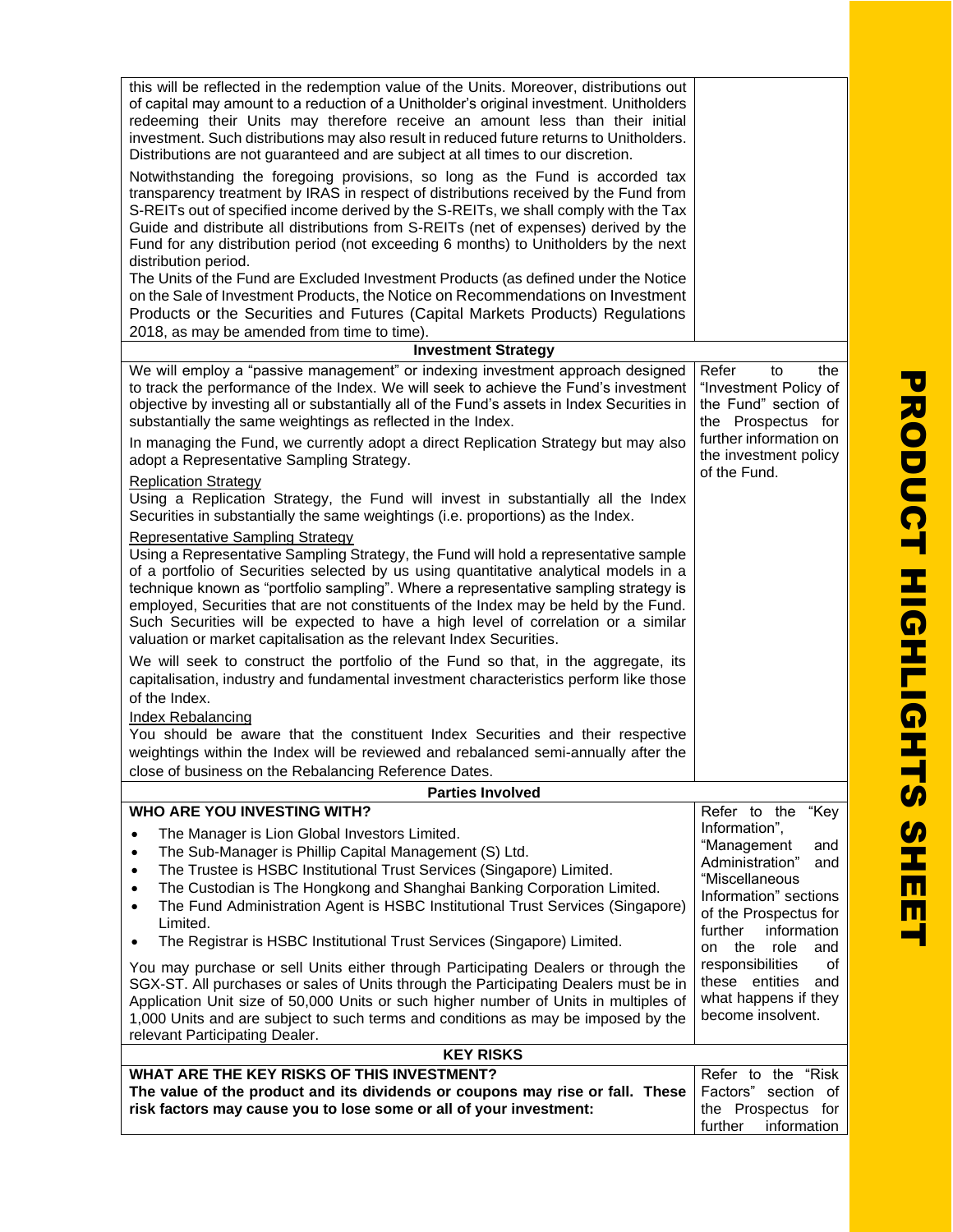|                                                                                                                                                                                                                                                                                                                                                                                                                                                                                                                                                                                                                                                                                                                                                                                                                                                                                                                                                                                                                                                                                                                                                                                                                                                                                                                                                                                                                                                                                                                                                                                                                                                                                                                                                                                                    | risks<br>on<br>product. | of | the |
|----------------------------------------------------------------------------------------------------------------------------------------------------------------------------------------------------------------------------------------------------------------------------------------------------------------------------------------------------------------------------------------------------------------------------------------------------------------------------------------------------------------------------------------------------------------------------------------------------------------------------------------------------------------------------------------------------------------------------------------------------------------------------------------------------------------------------------------------------------------------------------------------------------------------------------------------------------------------------------------------------------------------------------------------------------------------------------------------------------------------------------------------------------------------------------------------------------------------------------------------------------------------------------------------------------------------------------------------------------------------------------------------------------------------------------------------------------------------------------------------------------------------------------------------------------------------------------------------------------------------------------------------------------------------------------------------------------------------------------------------------------------------------------------------------|-------------------------|----|-----|
| <b>Market and Credit Risks</b>                                                                                                                                                                                                                                                                                                                                                                                                                                                                                                                                                                                                                                                                                                                                                                                                                                                                                                                                                                                                                                                                                                                                                                                                                                                                                                                                                                                                                                                                                                                                                                                                                                                                                                                                                                     |                         |    |     |
|                                                                                                                                                                                                                                                                                                                                                                                                                                                                                                                                                                                                                                                                                                                                                                                                                                                                                                                                                                                                                                                                                                                                                                                                                                                                                                                                                                                                                                                                                                                                                                                                                                                                                                                                                                                                    |                         |    |     |
| You are exposed to Market Risk.<br>$\circ$ The price of Units and the income from them may go down as well as up.<br>Investment in the Fund involves risks similar to those inherent in investing in<br>REITs traded on an exchange, such as market fluctuations caused by factors<br>like economic and political developments, changes in interest rates and foreign<br>exchange. A significant decline in the value of the Index can therefore be<br>expected to result in a similar decline in the Net Asset Value of the Units.<br>You are exposed to Foreign Exchange Risk.<br>As the Singapore REITs invested into may be denominated in currencies other<br>than Singapore dollars, any fluctuation in the exchange rate of such currencies<br>against the base currency of the Fund (i.e. Singapore dollars) may have an<br>impact on the income of the Fund and affect the value of the Units. If we intend<br>to hedge such foreign currency exposure, we will adopt a passive hedging<br>strategy (i.e. hedging of foreign currency exposure will mirror the Index).                                                                                                                                                                                                                                                                                                                                                                                                                                                                                                                                                                                                                                                                                                                    |                         |    |     |
| <b>Liquidity Risks</b>                                                                                                                                                                                                                                                                                                                                                                                                                                                                                                                                                                                                                                                                                                                                                                                                                                                                                                                                                                                                                                                                                                                                                                                                                                                                                                                                                                                                                                                                                                                                                                                                                                                                                                                                                                             |                         |    |     |
|                                                                                                                                                                                                                                                                                                                                                                                                                                                                                                                                                                                                                                                                                                                                                                                                                                                                                                                                                                                                                                                                                                                                                                                                                                                                                                                                                                                                                                                                                                                                                                                                                                                                                                                                                                                                    |                         |    |     |
| The secondary market may be illiquid.<br>o You can sell your Units on the SGX-ST. However, you may not be able to find<br>a buyer on the SGX-ST when you wish to sell your Units. While the Fund<br>intends to appoint at least one market maker to assist in creating liquidity for<br>investors, liquidity is not guaranteed and trading of Units on the SGX-ST may<br>be suspended in certain situations.<br>If the Units are delisted from the SGX-ST or if the CDP is no longer able to act<br>as the depository for the Units listed on the SGX-ST, the Fund may be<br>terminated and Units will be redeemed in accordance with the termination<br>provisions in the Trust Deed.<br><b>Redemption through Participating Dealers.</b><br>o You can only redeem Units through Participating Dealers if you are a client of                                                                                                                                                                                                                                                                                                                                                                                                                                                                                                                                                                                                                                                                                                                                                                                                                                                                                                                                                                     |                         |    |     |
| the relevant Participating Dealer, subject to such terms and conditions as may<br>be imposed. A redemption application shall only be made or accepted in<br>respect of Units constituting an Application Unit size of 50,000 Units or such<br>higher number of Units in multiples of 1,000 Units. If you do not hold an<br>Application Unit size, you may only realise the value of your Units by selling<br>your Units on the SGX-ST.                                                                                                                                                                                                                                                                                                                                                                                                                                                                                                                                                                                                                                                                                                                                                                                                                                                                                                                                                                                                                                                                                                                                                                                                                                                                                                                                                             |                         |    |     |
| <b>Product Specific Risks</b>                                                                                                                                                                                                                                                                                                                                                                                                                                                                                                                                                                                                                                                                                                                                                                                                                                                                                                                                                                                                                                                                                                                                                                                                                                                                                                                                                                                                                                                                                                                                                                                                                                                                                                                                                                      |                         |    |     |
| You are exposed to risks of investing in REITs.                                                                                                                                                                                                                                                                                                                                                                                                                                                                                                                                                                                                                                                                                                                                                                                                                                                                                                                                                                                                                                                                                                                                                                                                                                                                                                                                                                                                                                                                                                                                                                                                                                                                                                                                                    |                         |    |     |
| o Investments in REITs are subject to risks similar to investing directly in real<br>estate. For example, real estate values may fluctuate as a result of general and<br>local economic conditions, overbuilding and increased competition, increases<br>in property taxes and operating expenses, changes in zoning laws, casualty or<br>condemnation losses, regulatory limitations on rents, etc.<br>REITs may also be subject to financial covenants and/or borrowing/gearing<br>$\circ$<br>ratios and their ability to comply with such ratios could be adversely affected if<br>the REITs are unable to obtain funds from investors or loans or re-finance<br>existing debt.<br>Some REITs may have limited diversification and may be subject to risks<br>$\circ$<br>inherent in financing a limited number of properties.<br>You are exposed to Concentration Risk.<br>The Index Securities is comprised of Singapore REITs listed on SGX-ST and<br>$\circ$<br>may be less diversified compared to a fund investing in REITs globally. To the<br>extent that a property sector or a geographical region in which the Index<br>Securities are concentrated in falls out of favour, the Fund's performance may<br>be negatively affected.<br>You are exposed to Tracking Error Risk.<br>Factors such as the fees and expenses of the Fund, imperfect correlation<br>$\circ$<br>between the Fund's assets and the Index Securities constituting the Index,<br>rounding of REIT prices, changes to the Index and regulatory policies may<br>affect our ability to achieve close correlation with the performance of the Index.<br>The Fund's returns may therefore deviate from the Index and there is no<br>assurance that the Fund will be able to fully track the performance of the Index. |                         |    |     |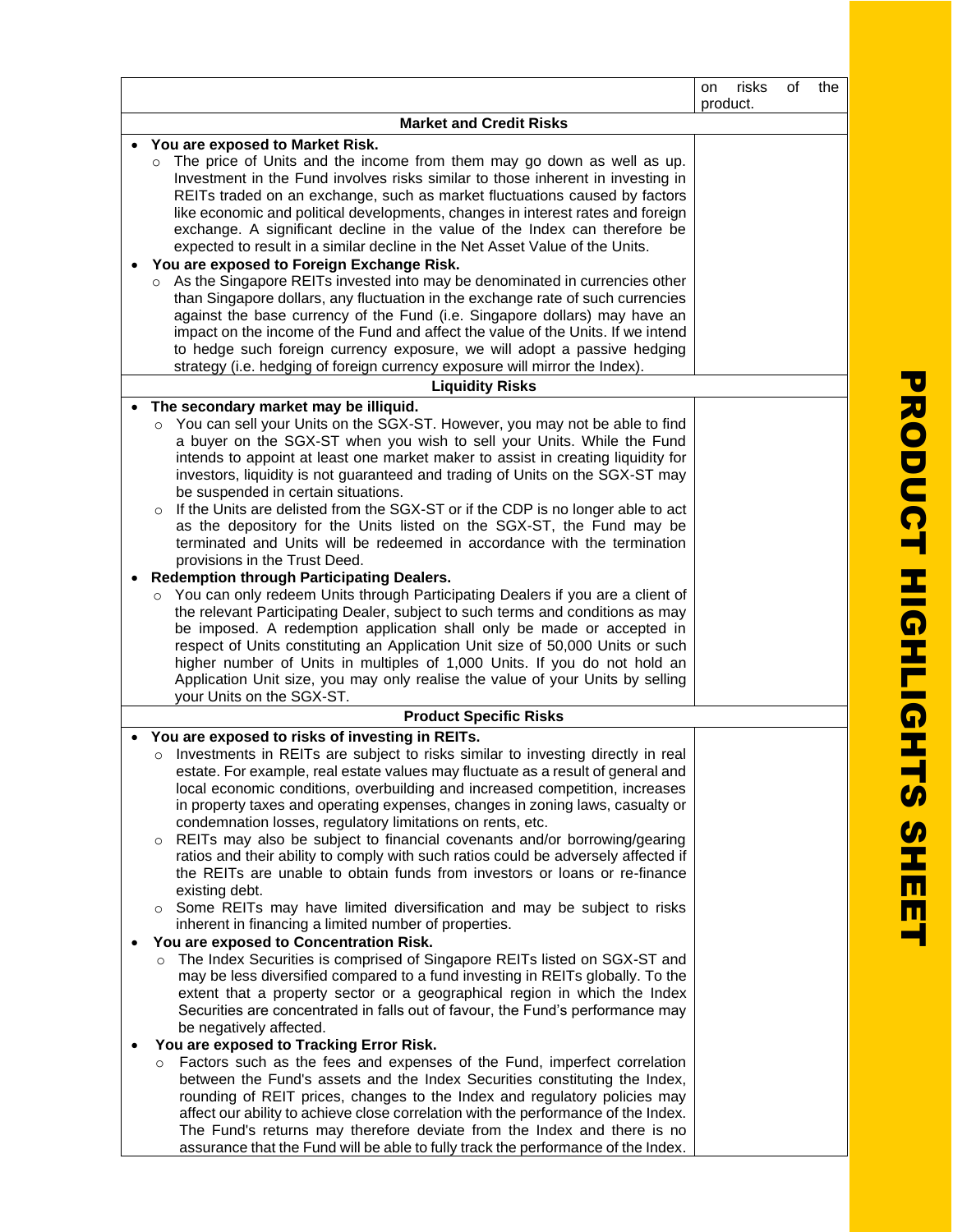| The Fund is not actively managed.                                                                                                                          |                                                                                                                           |                                                                                                                   |                        |  |  |
|------------------------------------------------------------------------------------------------------------------------------------------------------------|---------------------------------------------------------------------------------------------------------------------------|-------------------------------------------------------------------------------------------------------------------|------------------------|--|--|
| The Fund invests in the Index Securities included in the Index and is not<br>actively managed. We do not attempt to select REITs or stocks individually in |                                                                                                                           |                                                                                                                   |                        |  |  |
| order to outperform the market or to take defensive positions in declining                                                                                 |                                                                                                                           |                                                                                                                   |                        |  |  |
| markets.                                                                                                                                                   |                                                                                                                           |                                                                                                                   |                        |  |  |
|                                                                                                                                                            |                                                                                                                           | <b>FEES AND CHARGES</b>                                                                                           |                        |  |  |
|                                                                                                                                                            |                                                                                                                           | WHAT ARE THE FEES AND CHARGES FOR THIS INVESTMENT?                                                                | Refer to the "Fees,    |  |  |
|                                                                                                                                                            | Fees and Charges Payable by Participating Dealers                                                                         |                                                                                                                   | Charges<br>and         |  |  |
| Creation of Units:                                                                                                                                         | Expenses" section of                                                                                                      |                                                                                                                   |                        |  |  |
| <b>Transaction Fee</b>                                                                                                                                     | the Prospectus for                                                                                                        |                                                                                                                   |                        |  |  |
|                                                                                                                                                            |                                                                                                                           | S\$400 per Application (in-kind)                                                                                  | further information on |  |  |
| Application Cancellation Fee <sup>^</sup>                                                                                                                  |                                                                                                                           | S\$2,500 per Application                                                                                          | fees and charges.      |  |  |
| Extension Fee <sup>^</sup>                                                                                                                                 |                                                                                                                           | S\$2,500 per Application                                                                                          |                        |  |  |
| Redemption of Units:                                                                                                                                       |                                                                                                                           |                                                                                                                   |                        |  |  |
| Transaction Fee                                                                                                                                            |                                                                                                                           | S\$450 per Application (in cash)                                                                                  |                        |  |  |
|                                                                                                                                                            |                                                                                                                           | S\$400 per Application (in-kind)                                                                                  |                        |  |  |
| Application Cancellation Fee <sup>^</sup>                                                                                                                  |                                                                                                                           | S\$2,500 per Application                                                                                          |                        |  |  |
| Extension Fee <sup>^</sup>                                                                                                                                 |                                                                                                                           | S\$2,500 per Application<br>The above fees and charges paid by the Participating Dealers may be borne by          |                        |  |  |
|                                                                                                                                                            |                                                                                                                           | investors in full or in part, depending on the relevant Participating Dealer.                                     |                        |  |  |
|                                                                                                                                                            |                                                                                                                           | These fees only apply if the creation or redemption application is cancelled or                                   |                        |  |  |
|                                                                                                                                                            | settlement is extended (as the case may be).                                                                              |                                                                                                                   |                        |  |  |
|                                                                                                                                                            |                                                                                                                           | Fees and Charges Payable by Investors Dealing in Units on the SGX-ST                                              |                        |  |  |
| Subscription/                                                                                                                                              |                                                                                                                           |                                                                                                                   |                        |  |  |
| Redemption fee                                                                                                                                             | Nil                                                                                                                       |                                                                                                                   |                        |  |  |
|                                                                                                                                                            |                                                                                                                           | Market rates. You will have to bear brokerage fees charged by                                                     |                        |  |  |
| <b>Brokerage</b>                                                                                                                                           | your stockbrokers.                                                                                                        |                                                                                                                   |                        |  |  |
|                                                                                                                                                            |                                                                                                                           | Currently the clearing fee and SGX access fee for trading Units                                                   |                        |  |  |
| Clearing fee and                                                                                                                                           |                                                                                                                           | on the SGX-ST is at the rate of 0.0325% and 0.0075% of the                                                        |                        |  |  |
| SGX access fee                                                                                                                                             |                                                                                                                           | transaction value# and subject to the prevailing goods and                                                        |                        |  |  |
|                                                                                                                                                            | services tax.                                                                                                             |                                                                                                                   |                        |  |  |
|                                                                                                                                                            | # Subject to change at SGX-ST's discretion.                                                                               |                                                                                                                   |                        |  |  |
|                                                                                                                                                            | Fees and Charges Payable by the Fund                                                                                      |                                                                                                                   |                        |  |  |
|                                                                                                                                                            |                                                                                                                           | Currently 0.50% p.a of the Net Asset Value of the Fund.                                                           |                        |  |  |
|                                                                                                                                                            |                                                                                                                           | Maximum 0.50% p.a of the Net Asset Value of the Fund.                                                             |                        |  |  |
| Manager's fee ^                                                                                                                                            |                                                                                                                           | The Manager's fee is retained by the Manager as the Manager                                                       |                        |  |  |
|                                                                                                                                                            |                                                                                                                           | does not pay any trailer fees with respect to the Fund.                                                           |                        |  |  |
|                                                                                                                                                            |                                                                                                                           | Currently 0.02% per annum on the first S\$100 million of the                                                      |                        |  |  |
| Trustee's fee                                                                                                                                              |                                                                                                                           | Net Asset Value of the Fund and 0.018% per annum on the                                                           |                        |  |  |
|                                                                                                                                                            |                                                                                                                           | balance above S\$100 million of the Net Asset Value of the                                                        |                        |  |  |
|                                                                                                                                                            |                                                                                                                           | Fund, subject to a minimum fee of S\$8,000 per annum.                                                             |                        |  |  |
| Custodian fee                                                                                                                                              |                                                                                                                           | The Custodian Fee payable is subject to agreement between the                                                     |                        |  |  |
|                                                                                                                                                            |                                                                                                                           | Manager and the Custodian and may exceed 0.10% of the Net                                                         |                        |  |  |
|                                                                                                                                                            | Asset Value of the Fund depending on, amongst others, the size                                                            |                                                                                                                   |                        |  |  |
|                                                                                                                                                            |                                                                                                                           | of the Fund and the number of transactions carried out.<br>Other fees and charges include fund administration and |                        |  |  |
|                                                                                                                                                            |                                                                                                                           | valuation fees, legal fees, audit fees, transaction fees,                                                         |                        |  |  |
|                                                                                                                                                            |                                                                                                                           |                                                                                                                   |                        |  |  |
| Other fees and                                                                                                                                             | accounting fees, licensing fees, transaction processing and cash<br>processing fees. Such fees and charges are subject to |                                                                                                                   |                        |  |  |
| charges                                                                                                                                                    | agreement with the relevant parties and may amount to or                                                                  |                                                                                                                   |                        |  |  |
| exceed 0.10% of the Net Asset Value of the Fund, depending on                                                                                              |                                                                                                                           |                                                                                                                   |                        |  |  |
| the proportion each fee or charge bears to the Net Asset Value                                                                                             |                                                                                                                           |                                                                                                                   |                        |  |  |
| of the Fund.                                                                                                                                               |                                                                                                                           |                                                                                                                   |                        |  |  |
| "The Sub-Manager's fee will be borne by us out of the Manager's fee.                                                                                       |                                                                                                                           |                                                                                                                   |                        |  |  |
| <b>CONTACT INFORMATION</b>                                                                                                                                 |                                                                                                                           |                                                                                                                   |                        |  |  |
| <b>HOW DO YOU CONTACT US?</b>                                                                                                                              |                                                                                                                           |                                                                                                                   |                        |  |  |
|                                                                                                                                                            |                                                                                                                           | If you have questions concerning your investment in the Fund, you may call us at telephone number (65) 6417       |                        |  |  |

6900.

Website[: www.lionglobalinvestors.com](http://www.lionglobalinvestors.com/)

Email: contactus@lionglobalinvestors.com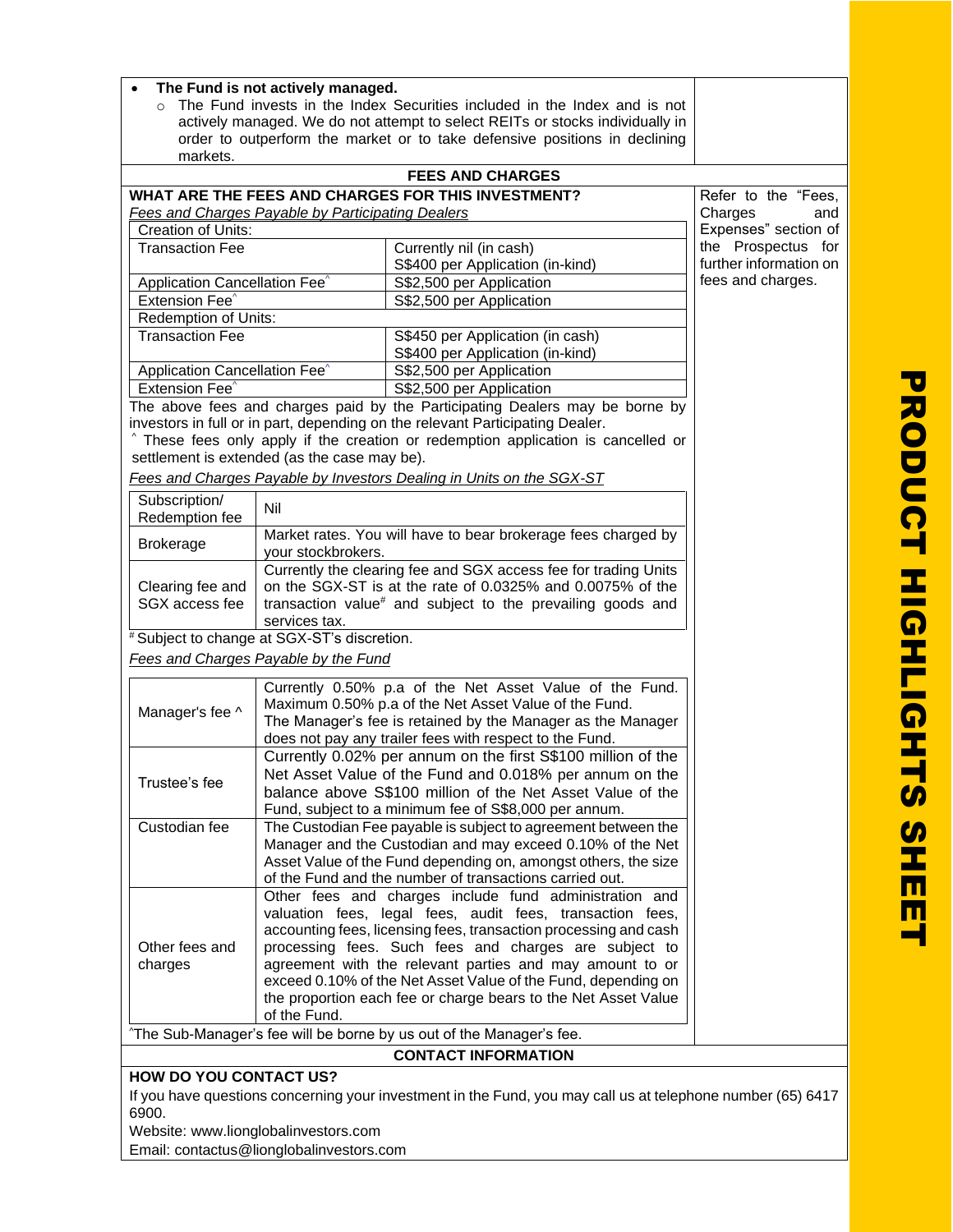|                               | <b>APPENDIX: GLOSSARY OF TERMS</b>                                                                                                                                                                                                                                                                                                                                                                                                                                                                                                                                                        |  |
|-------------------------------|-------------------------------------------------------------------------------------------------------------------------------------------------------------------------------------------------------------------------------------------------------------------------------------------------------------------------------------------------------------------------------------------------------------------------------------------------------------------------------------------------------------------------------------------------------------------------------------------|--|
| "Application Unit"            | means 50,000 Units or such higher number of Units in multiples of 1,000<br>Units or such other number of Units from time to time determined by us (with<br>prior written notice to the Trustee and the Participating Dealers).                                                                                                                                                                                                                                                                                                                                                            |  |
| "Authority"                   | means the Monetary Authority of Singapore or its successors.                                                                                                                                                                                                                                                                                                                                                                                                                                                                                                                              |  |
| "Business Day"                | means a day (other than a Saturday or a Sunday or a gazetted public<br>holiday) on which the Index is compiled and published, and on which banks<br>in Singapore are open for general business (or such other day or days as<br>may from time to time be determined by us and the Trustee). The Index will<br>be calculated daily on each Business Day except on days when all<br>exchanges, where the Index's constituents are listed, are officially closed or<br>if the exchange rates are not published.                                                                              |  |
| "CDP"                         | means The Central Depository (Pte) Limited or any successor thereof<br>established by the SGX-ST as a depository company which operates a<br>central depository system for the holding and transfer of book-entry<br>securities.                                                                                                                                                                                                                                                                                                                                                          |  |
| "Code"                        | means the Code on Collective Investment Schemes issued by the Authority<br>(as may be amended from time to time).                                                                                                                                                                                                                                                                                                                                                                                                                                                                         |  |
| "Deposited Property"          | means all the assets (including cash, if any) for the time being held or<br>deemed to be held upon the trusts of the Trust Deed for the account of the<br>Fund excluding any amount for the time being standing to the credit of the<br>Distribution Account (as defined in the Trust Deed).                                                                                                                                                                                                                                                                                              |  |
| "Index Securities"            | means units or interests in the REITs listed on the SGX-ST that are included<br>in the Index from time to time.                                                                                                                                                                                                                                                                                                                                                                                                                                                                           |  |
| "IRAS"                        | means the Inland Revenue Authority of Singapore or its successors.                                                                                                                                                                                                                                                                                                                                                                                                                                                                                                                        |  |
| "Participating Dealer"        | means a broker or dealer which has entered into a Participation Agreement<br>in form and substance acceptable to us and the Trustee.                                                                                                                                                                                                                                                                                                                                                                                                                                                      |  |
| "Permissible Investment"      | means such investment as may be permitted to be made by the Fund under<br>the Code and (for so long as Units of the Fund are Excluded Investment<br>Products and prescribed capital markets products) the Notice on the Sale<br>of Investment Products, the Notice on Recommendations on Investment<br>Products or the Securities and Futures (Capital Markets Products)<br>Regulations 2018 issued, or as may be permitted to invest in, by the<br>Authority.                                                                                                                            |  |
| "Rebalancing Reference Dates" | means the third Friday of June and December of each year. The rebalanced<br>Index will be effective the following Monday. If the following Monday is a<br>public holiday, the results will be implemented on the next Business Day.<br>The Index Provider may determine such other dates for rebalancing and<br>implementation (with prior notice to us).                                                                                                                                                                                                                                 |  |
| "REITs"                       | means real estate investment trusts.                                                                                                                                                                                                                                                                                                                                                                                                                                                                                                                                                      |  |
| "Security"                    | means any unit or interest in a collective investment scheme or REIT, share,<br>stock, debenture, loan stock, bond, security, commercial paper,<br>acceptance, depository receipt, trade bill, treasury bill, instrument or note<br>of, or issued by or under the guarantee of, any body, whether incorporated<br>or unincorporated, or of any government or local government authority or<br>supranational body, whether paying interest or dividends or not and whether<br>fully-paid, partly paid or nil paid and includes (without prejudice to the<br>generality of the foregoing):- |  |
|                               | any right, option or interest (howsoever described) in or in respect of<br>(A)<br>any of the foregoing, including units in any unit trust;                                                                                                                                                                                                                                                                                                                                                                                                                                                |  |
|                               | any certificate of interest or participation in, or temporary or interim<br>(B)<br>certificate for, receipt for or warrant to subscribe or purchase, any of<br>the foregoing;                                                                                                                                                                                                                                                                                                                                                                                                             |  |